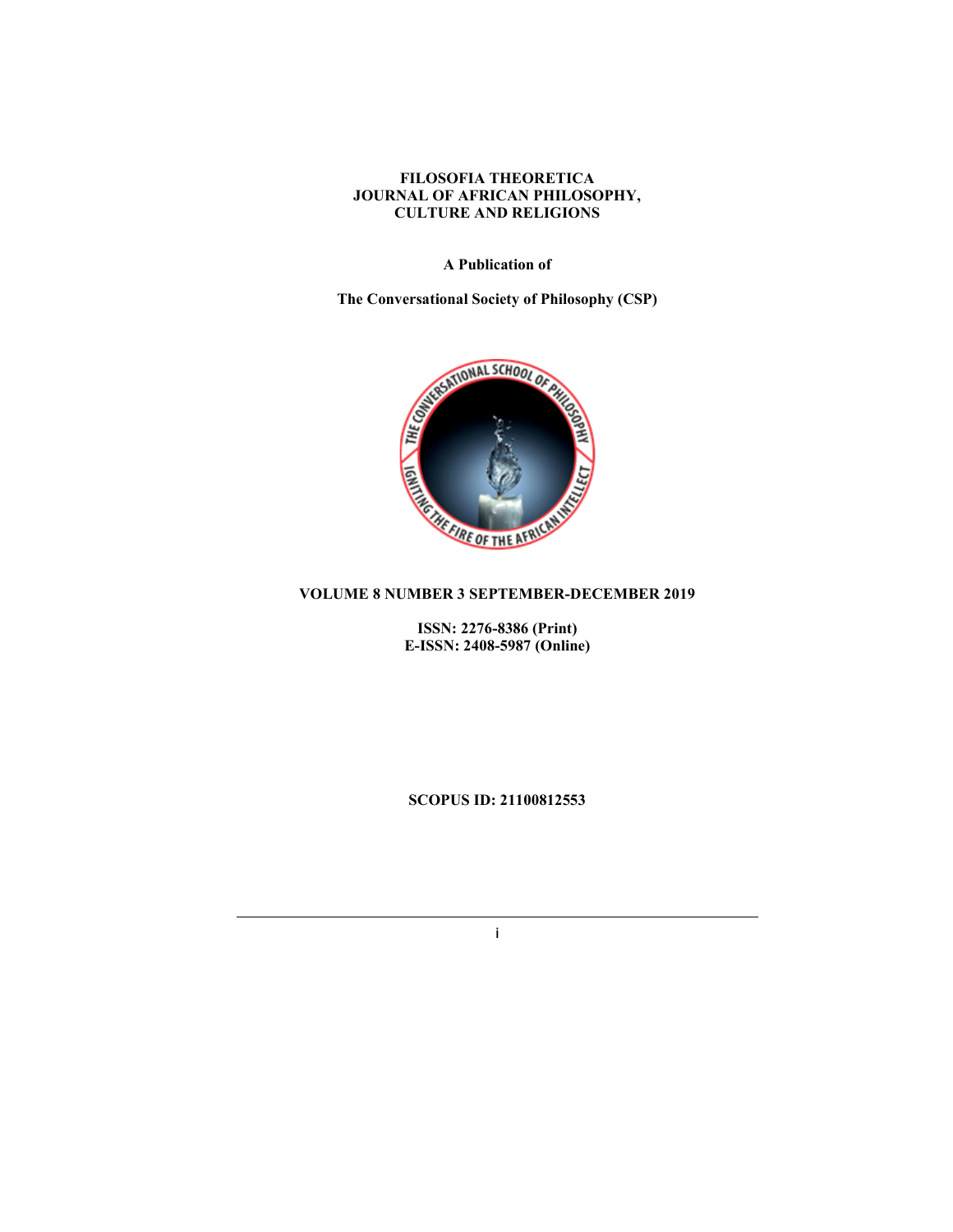Editorial Board (General) Dr. Jonathan O. Chimakonam University of Pretoria, Editor-in- Chief Dr. Michael Onyebuchi Eze University of Amsterdam, Assoc. Editor Dr. Mesembe I. Edet University of Calabar, Assoc. Editor Dr. Bernard Matolino University of KwaZulu Natal, Assoc. Editor Dr. Idom T. Inyabri University of Calabar, Copy Editor I Dr. Ada Agada The CSP, Copy Editor II Dr. Aribiah Attoe University of Johannesburg, Copy Editor III Dr. L. Uchenna Ogbonnaya The CSP, Editorial Assistant Victor Nweke University of Koblenz-Landau, Editorial Assistant Segun T Samuel University of Johannesburg, Editorial Assistant

Associate Editorial Board (French Language) Dr. Pius M. Mosima University of Bamenda, Cameroon Assoc. Editor I Dr. Bado Ndoye Université Cheikh Anta Diop, Senegal Assoc. Editor II Dr. Paul Christian Kiti University of Abomey-Calavi, Cotonou Copy Editor I Dr. Fatima Doumbia Université Félix Houphouët-Boigny Côte d'Ivoire Copy Editor II

Editorial Consultants

Professor Innocent Asouzu »» University of Calabar, Nigeria Professor Thaddeus Metz »» University of Johannesburg, South Africa Professor Louise du' Toit »» University of Stellenbosch, South Africa Professor Oladele Balogun »» Olabisi Onabanjo University, Nigeria Professor Apollos Nwauwa »» Bowling Green State University, USA Professor Olatunji Oyeshile »» University of Ibadan, Nigeria Professor Bruce Janz »» University of Central Florida, USA Professor Uduma O. Uduma »» Ebonyi State University, Nigeria Professor Fainos Mangena »» University of Zimbabwe, Zimbabwe

Now accredited by the Department of Higher Education and Training (DoHET), Republic of South Africa http://www.dhet.gov.za/SitePages/UniversityEducation.aspx

ii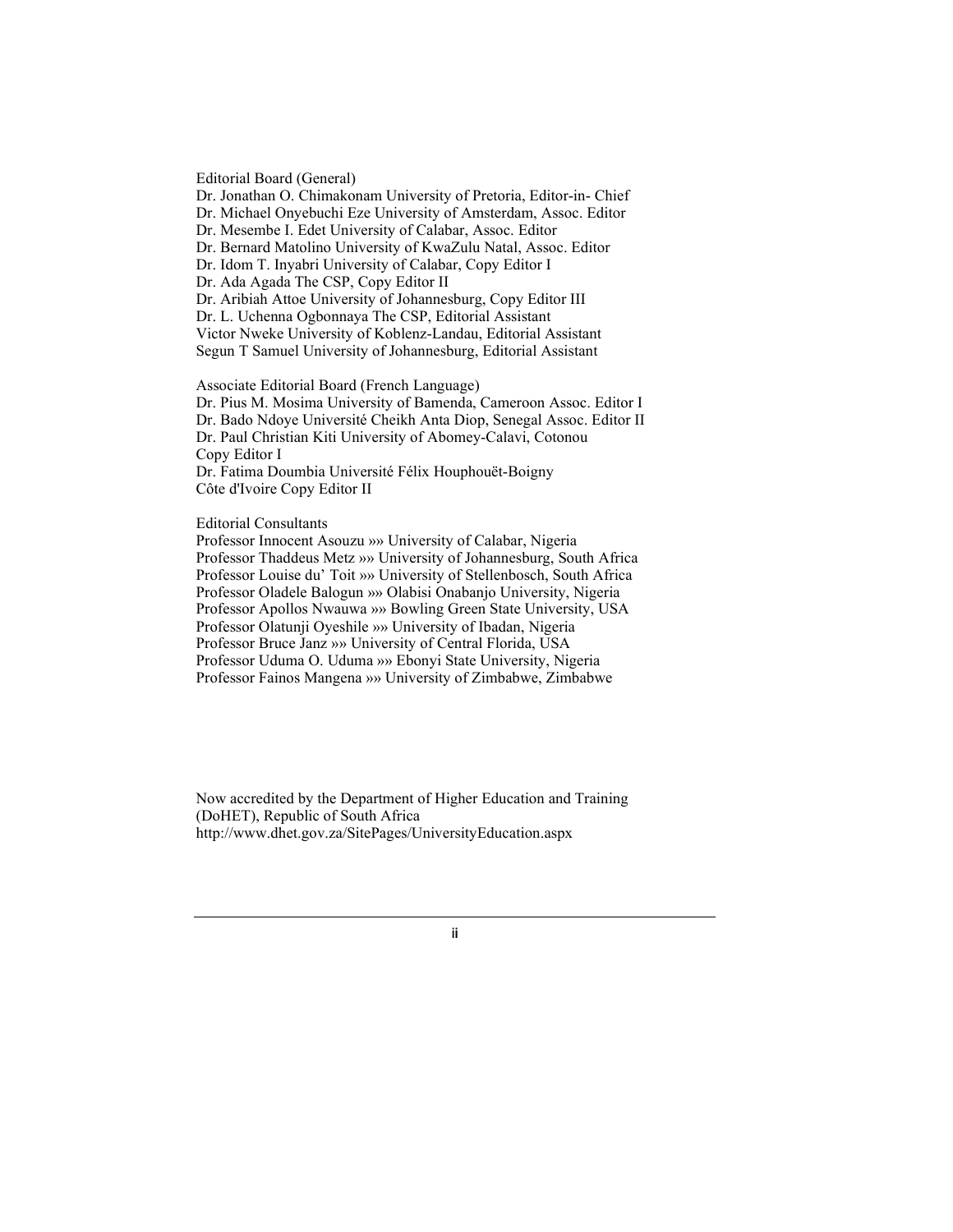#### Note to Contributors:

General Information: Filosofia Theoretica Journal of African Philosophy, Culture and Religions is dedicated to the promotion of conversational orientation and publication of astute academic research in African Philosophy and Thought. The articles submitted to Filosofia Theoretica must be presented in defensive and conversational style. The journal has a vision to put Africa and African intellectuals on the global map. However, this does not imply that non-Africans cannot submit articles for consideration insofar as the title falls within the focus of the journal.

Submission Requirements: All manuscripts must be original (hence, not under consideration anywhere) and submitted to the editor in MS word format via email: submission@cspafrica.org. The entire work can range from 2000 to 6000 words maximum excluding citations with a concise title and a 150-word abstract. Authors are not to place page numbers or paper title (on each page) on the manuscript; we no longer accept endnotes, but footnotes may be used in the CSP Style Guide. Articles (or parts of articles) in languages other than English will no longer be considered. All submissions must list the author's current affiliation and contact points (location, e-mail address, etc.). In regard to style, the Conversational School of Philosophy Documentation Style which is downloadable from the journal's site is the only acceptable reference style. Camera ready manuscripts will receive first preference in the publishing cycle. Any manuscript not well proof-read will not be considered for review. All manuscripts are peerreviewed and those considered acceptable by the editors will be published after recommended corrections free of any charges as quality and originality are the ONLY conditions for publishing essays in this journal. Aim:

FILOSOFIA THEORETICA was founded by Jonathan O. Chimakonam in May 2010 and the aim is to make it a world class academic journal with a global brand that would thrive on standard, quality and originality, promoting and sustaining conversational orientation in African Philosophy. It is published quarterly with maximum of ten (10) articles including book review on each volume in both print and online editions with separate ISSN. The Online version is published by Ajol, South Africa.

iii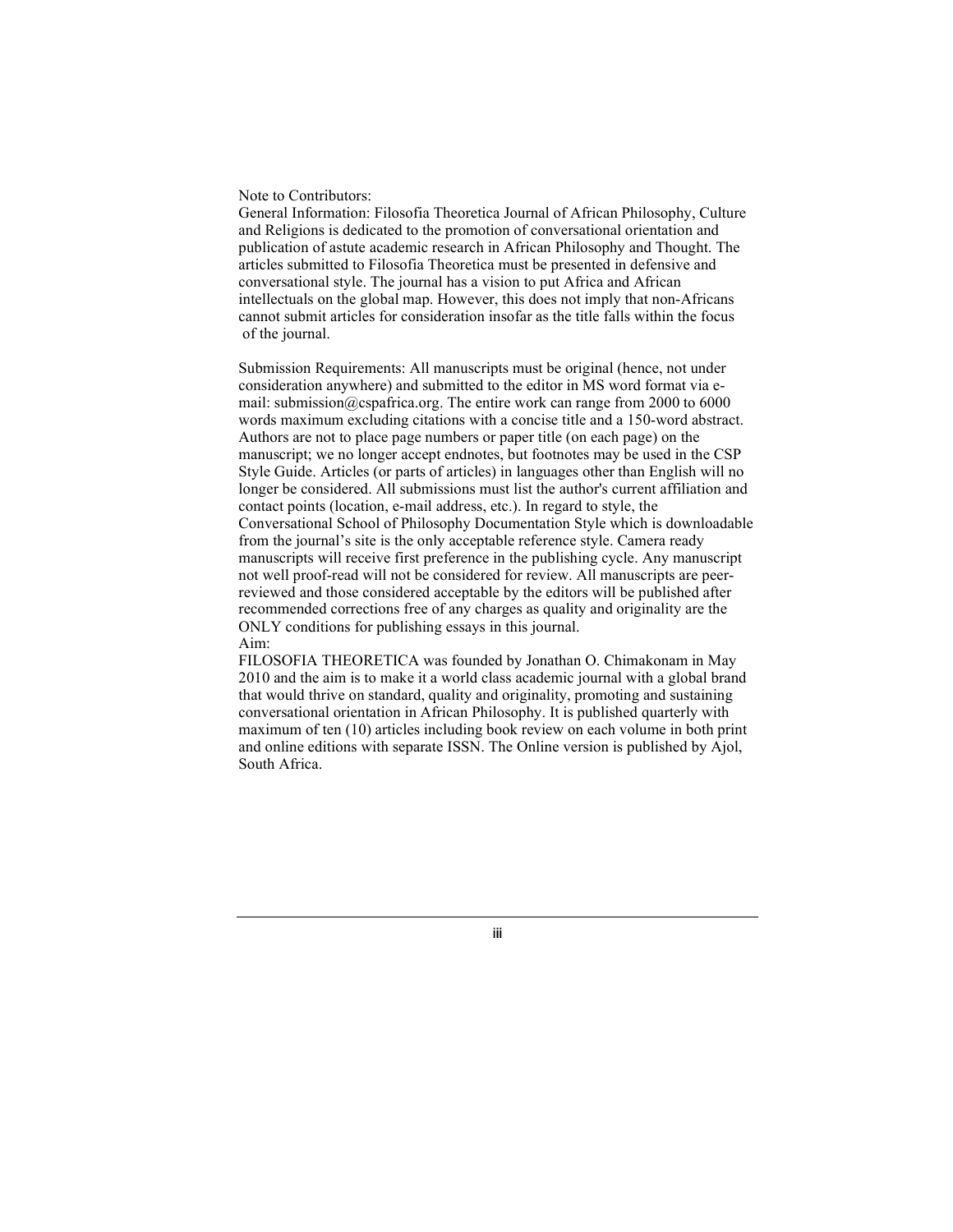### Review Process:

Generally, Editors should be able to reach a decision including recommending corrections if any or acceptance/rejection of any paper within three months of receipt which is communicated to the author subsequently. Authors are therefore advised to avoid needless correspondences. Also, Editors are not committed to the views expressed in articles. Contributors may receive one copy of the journal free of charge, but additional copies may be obtained at the normal price. Copyright to articles published in the journal shall remain vested with the journal. All correspondences including subscription, copyright and sponsorship to the Editor via: editor@cspafrica.org or info@cspafrica.org Visit us at: http://www.cspafrica.org , or https://journals.co.za/content/journal/filosofia

#### Indexing Information:

Filosofia Theoretica is abstracted/indexed in SCOPUS, EBSCO Discovery, EBSCO Humanities Source Ultimate, NAVER Academic (Korea), CNKI Scholar, SCImago Journal Rank, Philosopher's Index, AJOL, Google Scholar, OCLC Worldcat, Archive.org, Scribd, SABINET, The African Journal Archive (AJA), African Digital Repository, Academia.edu, AfricaBib, EBSCO Database, Black Studies Center Index, JournalTOCs, Philosophy Documentation Center, etc.

Editor's Contact: Jonathan O. Chimakonam, The Conversational School of Philosophy (CSP) University of Calabar, Nigeria editor@cspafrica.org

Filosofia Theoretica: Journal of African Philosophy is a publication of the Conversational School of Philosophy. It publishes quarterly: January-April, May-August and September-December. Manuscripts are to be submitted electronically to submission@cspafrica.org

FILOSOFIA THEORETICA is a member of Committee on Publication Ethics (COPE)

iv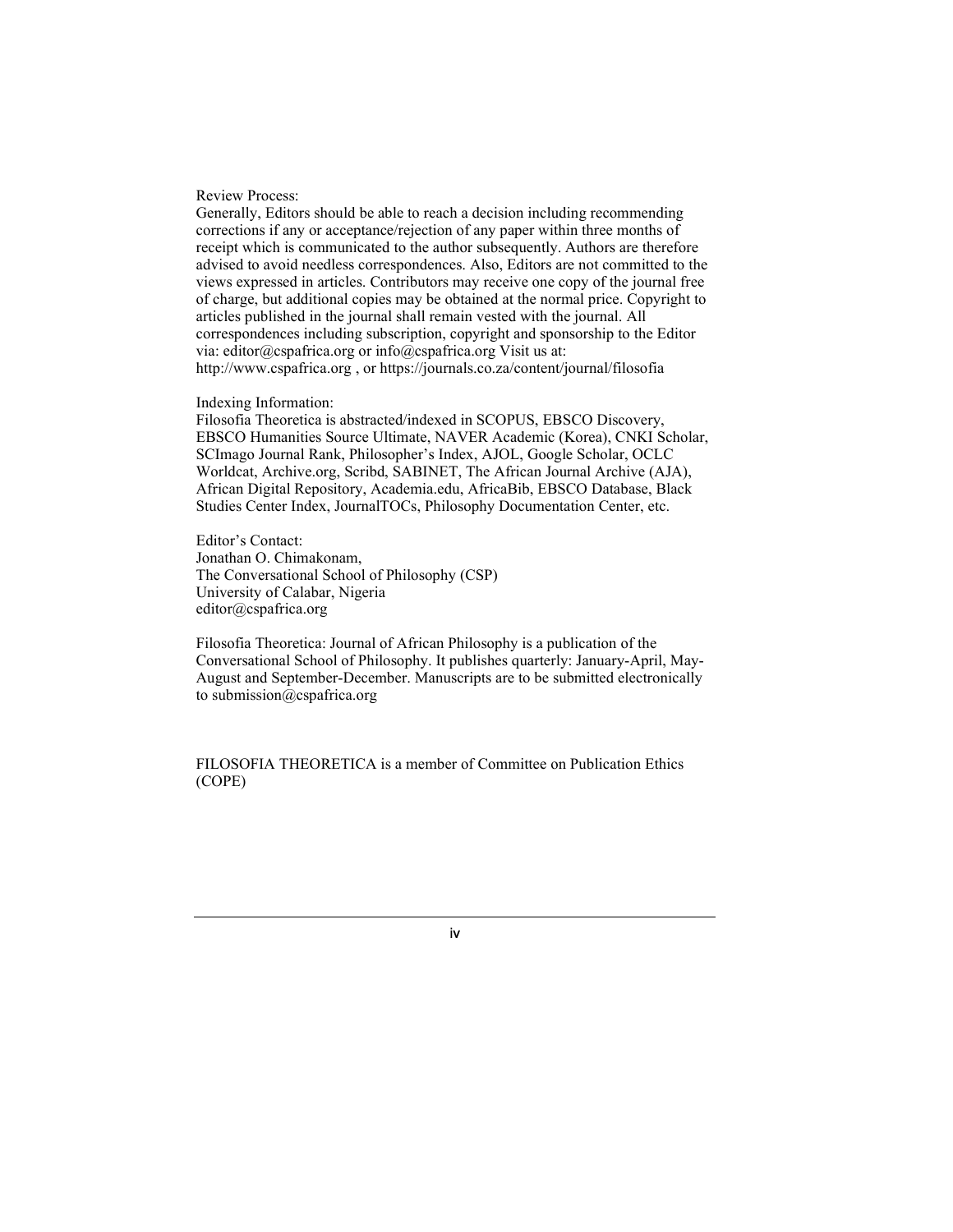# TABLE OF CONTENTS

| The critique of Ethnophilosophy in the Mapping and Trajectory of African<br>Philosophy                                                                                                                |           |
|-------------------------------------------------------------------------------------------------------------------------------------------------------------------------------------------------------|-----------|
| Pascah MUNGWINI<br>https://dx.doi.org/10.4314/ft.v8i3.1                                                                                                                                               | $1 - 20$  |
| Against the Political and Moral Conception of Globalization<br>Joseph N. AGBO<br>$21-40$<br>https://dx.doi.org/10.4314/ft.v8i3.2                                                                      |           |
| Between Fiction and Fact: Further Reflections on Jonathan Chimakonam's<br>Critique of Kwesi Tsri on Blackness and Race<br><b>Emmanuel OFUASIA</b><br>https://dx.doi.org/10.4314/ft.v8i3.3             | $41 - 58$ |
| Irregular Migration and the EU-External Border Policy in Africa: Historical and<br>Philosophical Insights<br>Olukayode A. FALEYE<br>https://dx.doi.org/10.4314/ft.v8i3.4                              | 59-76     |
| Making a Case for an Economic Alternative for our Globalized World: Insights                                                                                                                          |           |
| from the Margins<br>SimonMary Asese AIHIOKHAI<br>https://dx.doi.org/10.4314/ft.v8i3.5                                                                                                                 | 77-88     |
| Rethinking the Problem of Gender-Based Violence in South Africa: A                                                                                                                                    |           |
| <b>Conversational Perspective</b><br>Diana Ekor OFANA<br>https://dx.doi.org/10.4314/ft.v8i3.6                                                                                                         | 89-100    |
| Traditional Communal Understanding of Crime and the Role of Social Therapy:<br>Ideas from African Philosophy<br>Erasmus MASITERA                                                                      | 101-114   |
| https://dx.doi.org/10.4314/ft.v8i3.7                                                                                                                                                                  |           |
| Interrogating the Relationship between Language and Thought Versus Individual<br>and Community: A Conversation with Agada and Egbai<br>Chukwueloka S. UDUAGWU<br>https://dx.doi.org/10.4314/ft.v8i3.8 | 115-120   |

v